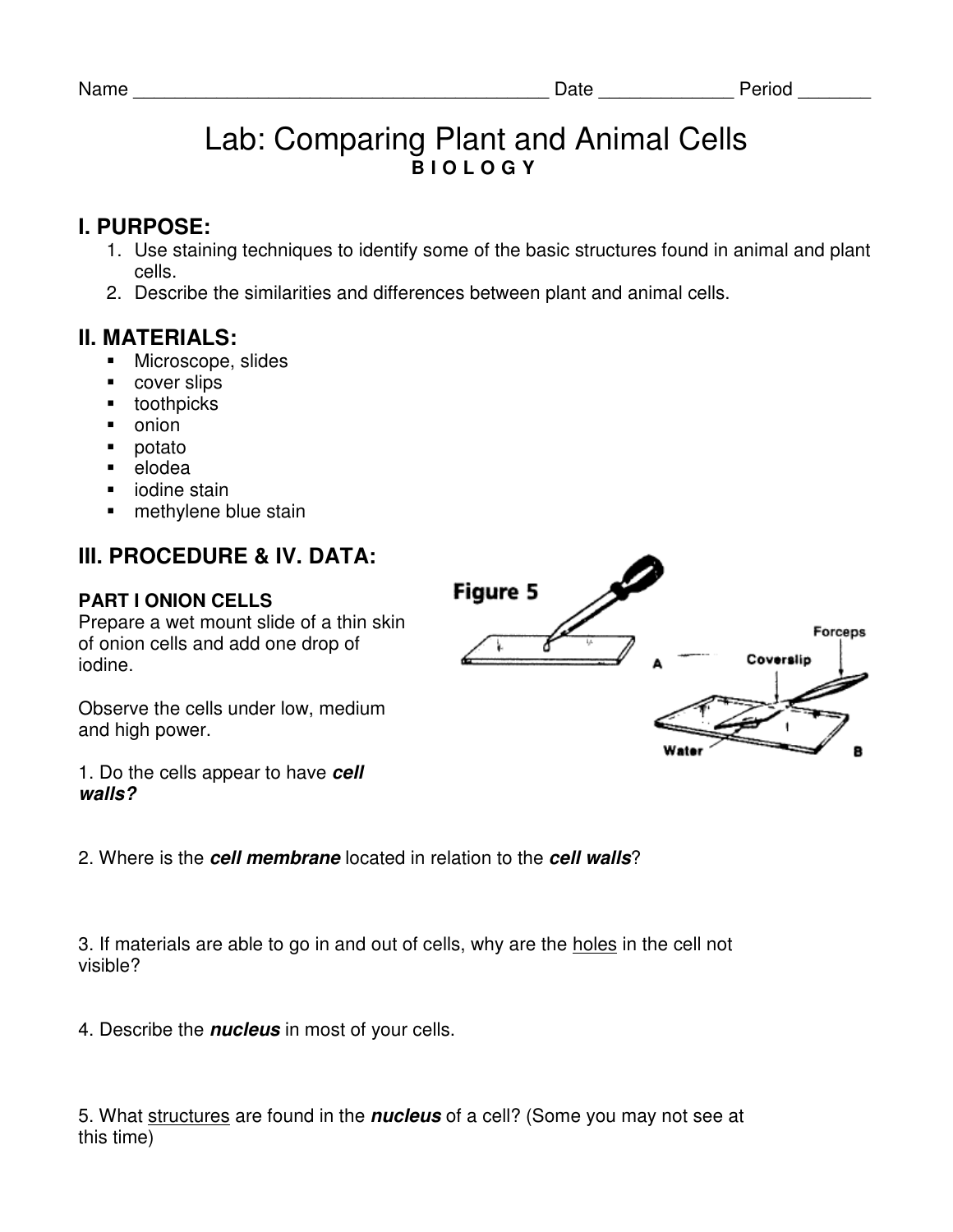6. What is a **vacuole** and why are they so much larger in plant cells than animal cells?

7. **Draw three large connected onion cells under high power and label:** cell wall, cell membrane, nucleus, cytoplasm, and vacuole



## **PART II ELODEA CELLS**

Prepare a wet mount slide of a single elodea leaf. Add a drop of iodine to assist in finding the nucleus. Observe under low and high power.

8. What are all the green structures that you see?

9. What process takes place in these green structures?

10. Do **animal cells** have these green structures?

11. Is it possible to see any **nuclei** in any cells? If you cannot see nuclei in most or any of the cells, why do you think this is so?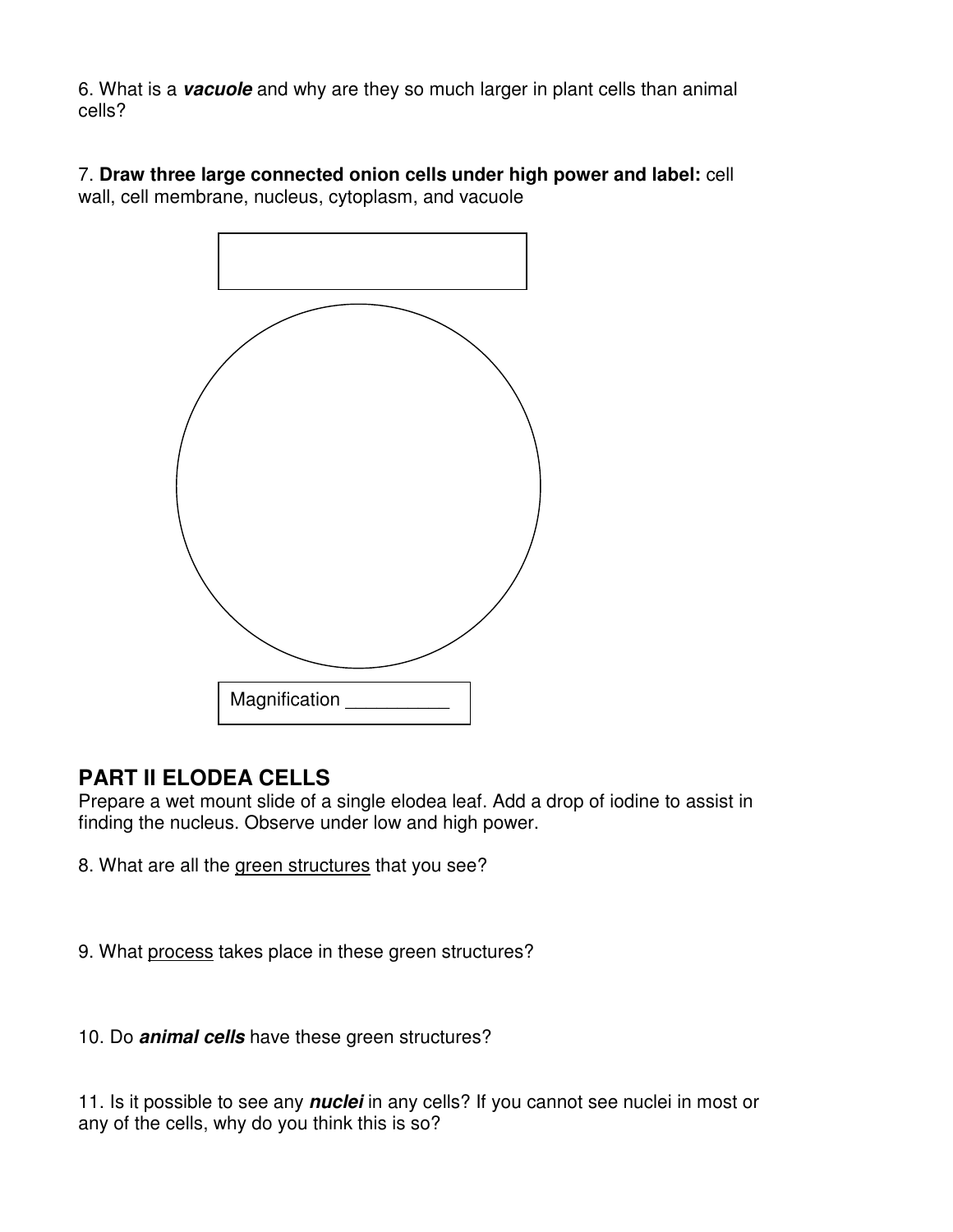12. What do you think is causing many of the **chloroplasts** and nuclei to appear around the edges of the cell? Think about the structures in plant cells.

13. **Draw 3 connected elodea cells under high power and label:** cell wall, cell membrane, chloroplasts, cytoplasm and nucleus



## **PART III HUMAN CHEEK CELLS**

Place a drop of water on a clean slide. Gently scrape the inside of your cheek with the blunt end of a clean toothpick. Smear the material collected from the inside of your cheek in the drop of water on the slide. Add a drop of methylene blue stain to the smear. Cover it with a cover slip and observe under low, medium, and high power of the microscope.

14. Why are the **cheek cells** more irregular in shape then that of the onion or elodea cells?

15. Why don't you see any **chloroplasts**?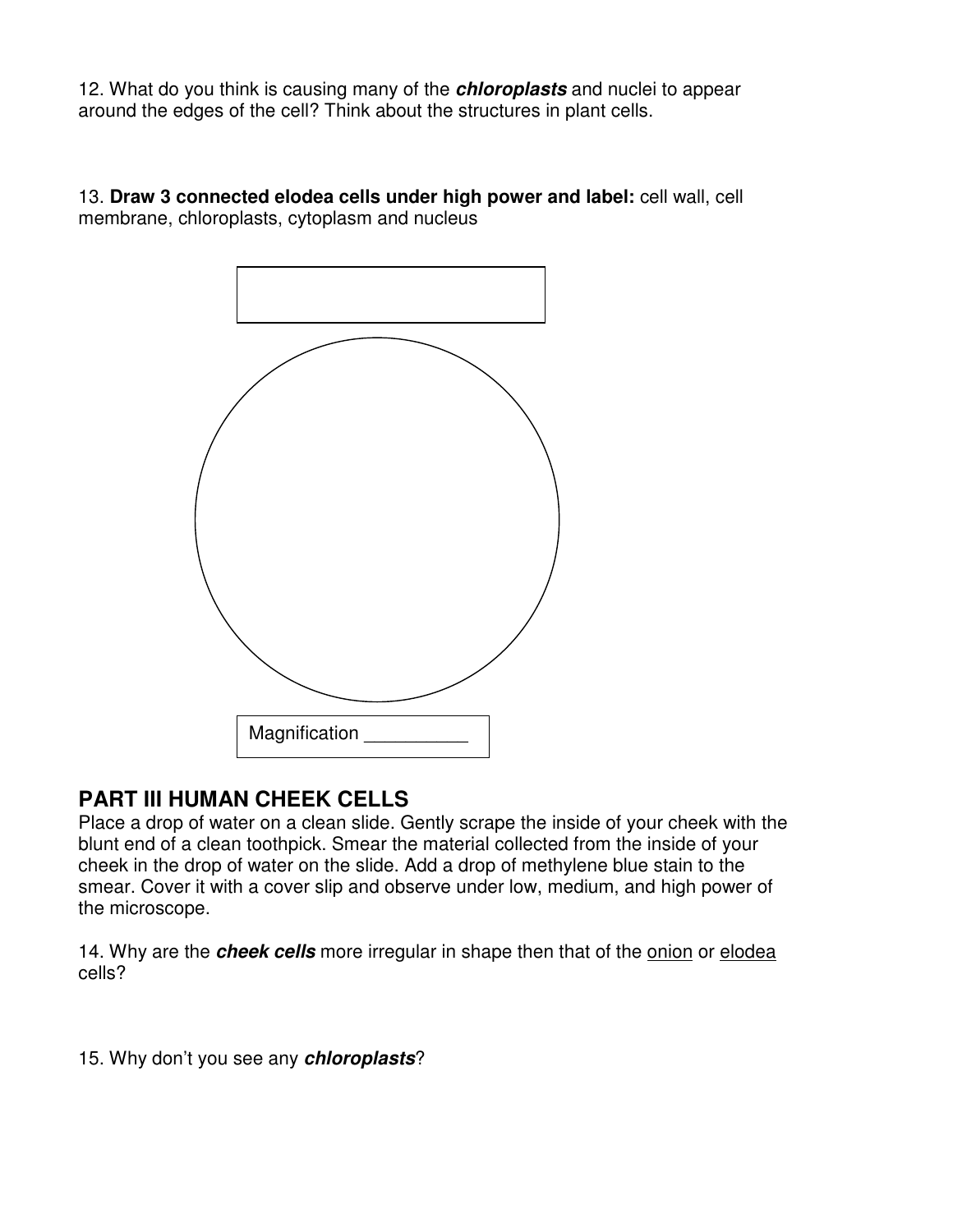#### 16. Are these cells **eukaryotic** or **prokaryotic**?

17. **Draw 3 connected human cheek cells under high power and label:** cell membrane, cytoplasm, and nucleus



### **PART IV. POTATO CELLS**

Gently scrape the white part of the potato with a razor blade and mix the white part in a drop of water on a slide. Add a drop of **iodine** stain then place a cover slip over the preparation. Examine under low and high power.

Repeat these steps with **methylene blue** stain.

- 18. What organelles are most visible with iodine stain?
- 19. What organic molecules do they contain?

20. What organelles are most visible with the methylene blue stain?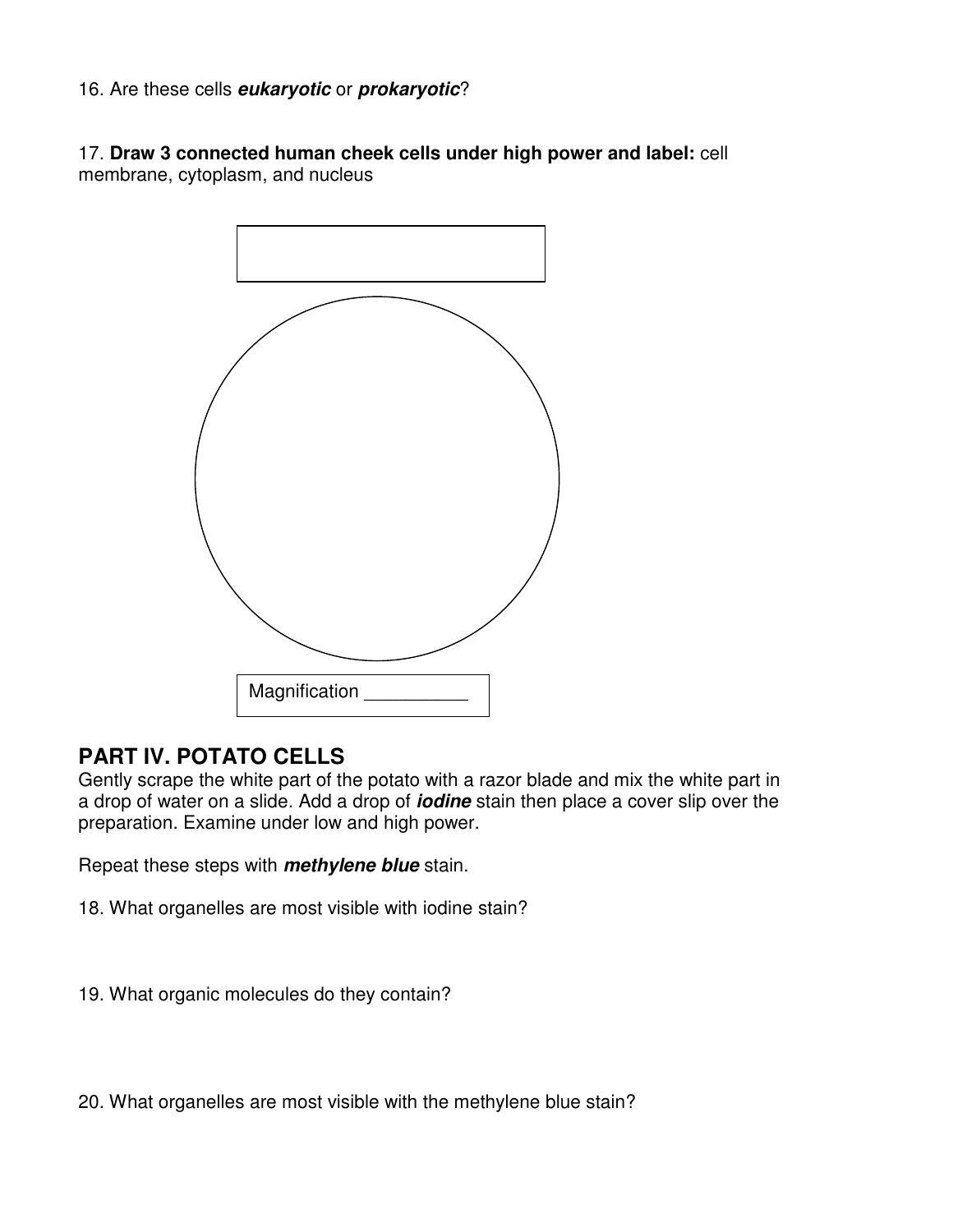21. **Draw 3 connected potato cells under high power with iodine stain and label:** cell wall and leucoplasts.



22. **Draw 3 connected potato cells under high power with methylene blue stain and label:** cell wall and leucoplasts.